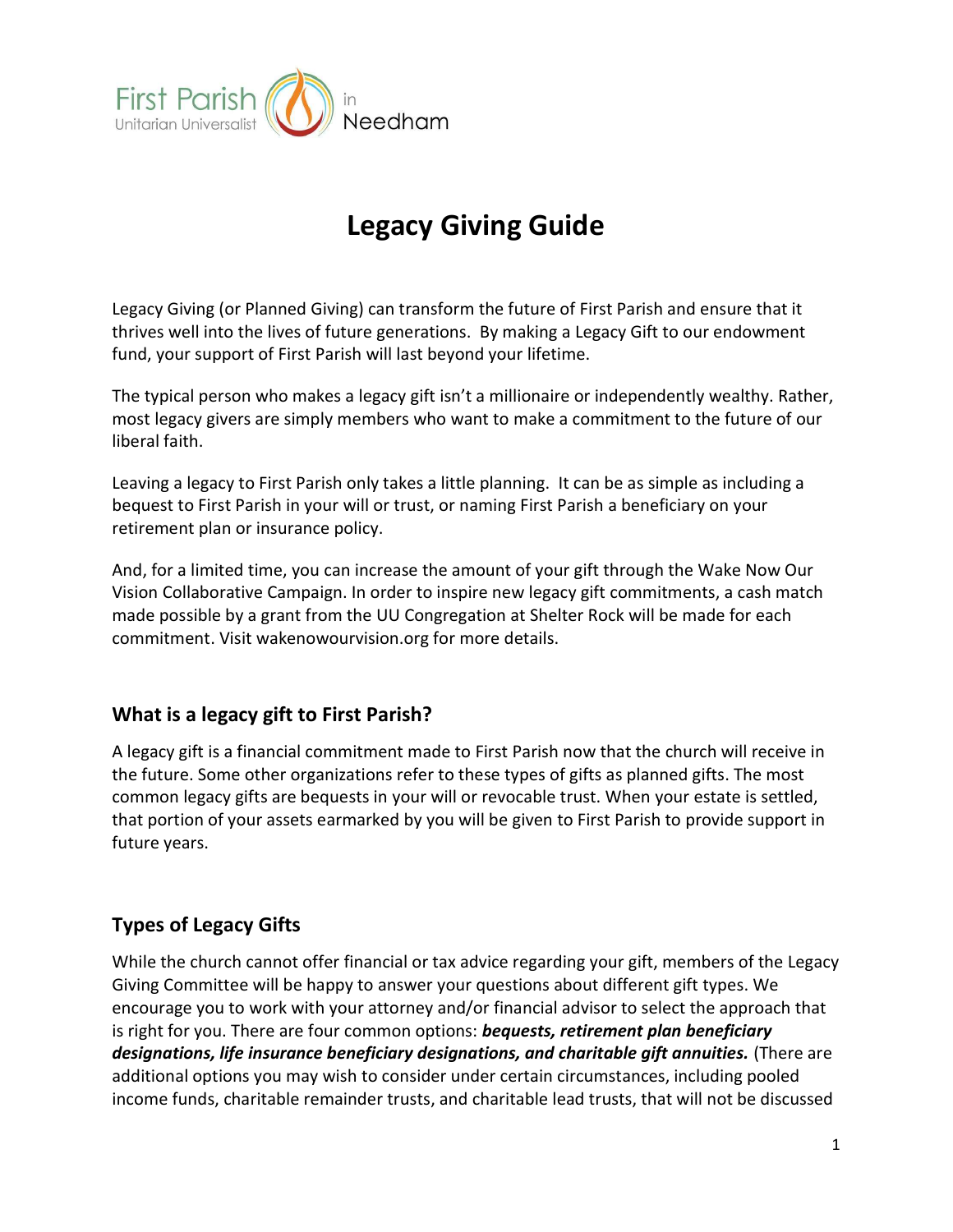further here. Pooled income funds are more attractive in a higher interest rate environment. Charitable remainder trusts and charitable lead trusts are more complex and individualized vehicles better discussed with your professional advisors.)

## Bequests

A bequest is a provision in your will or revocable trust designating a fixed dollar amount, a percentage of your assets, or the remainder of your estate will be given to First Parish in Needham, upon settlement of your estate. Most bequests are fully revocable while you are alive.

#### Language for Wills

You may add a simple codicil to your will to create a bequest for First Parish. You can make a specific bequest by identifying a block of stock or bonds, a specific parcel of real estate, or other clearly identified marketable asset. Or, you can make a cash bequest in a specific amount or as a percentage of your estate. You can also make a residual bequest from the remaining assets in your estate after all other specific bequests and settlement costs are satisfied.

The following sample language can be used to fulfill your charitable objectives:

Specific Amount: I give, devise, and bequeath \$ 10 to First Parish in Needham.

Percentage Bequest: I give, devise, and bequeath  $\sim$  % of my gross estate to First Parish in Needham.

Residuary Bequest: I give, devise and bequeath the rest, residue, and remainder of my estate to First Parish in Needham.

## Language for Trusts

You may amend your revocable trust to create a bequest for First Parish in Needham. This can be done at any time or as part of a review and updating of your trust, which is recommended every 5-10 years as the relevant laws change. You can make a specific bequest by identifying a block of stock or bonds, a specific parcel of real estate, or other clearly identified item. Or, you can make a cash bequest in a specific amount or as a percentage of your estate. You can also make a residual bequest from the remaining assets in your estate after all other specific bequests and settlement costs are satisfied.

The following sample language can be used to fulfill your charitable objectives:

Specific Amount: The Trustee shall distribute  $\zeta$  to First Parish in Needham.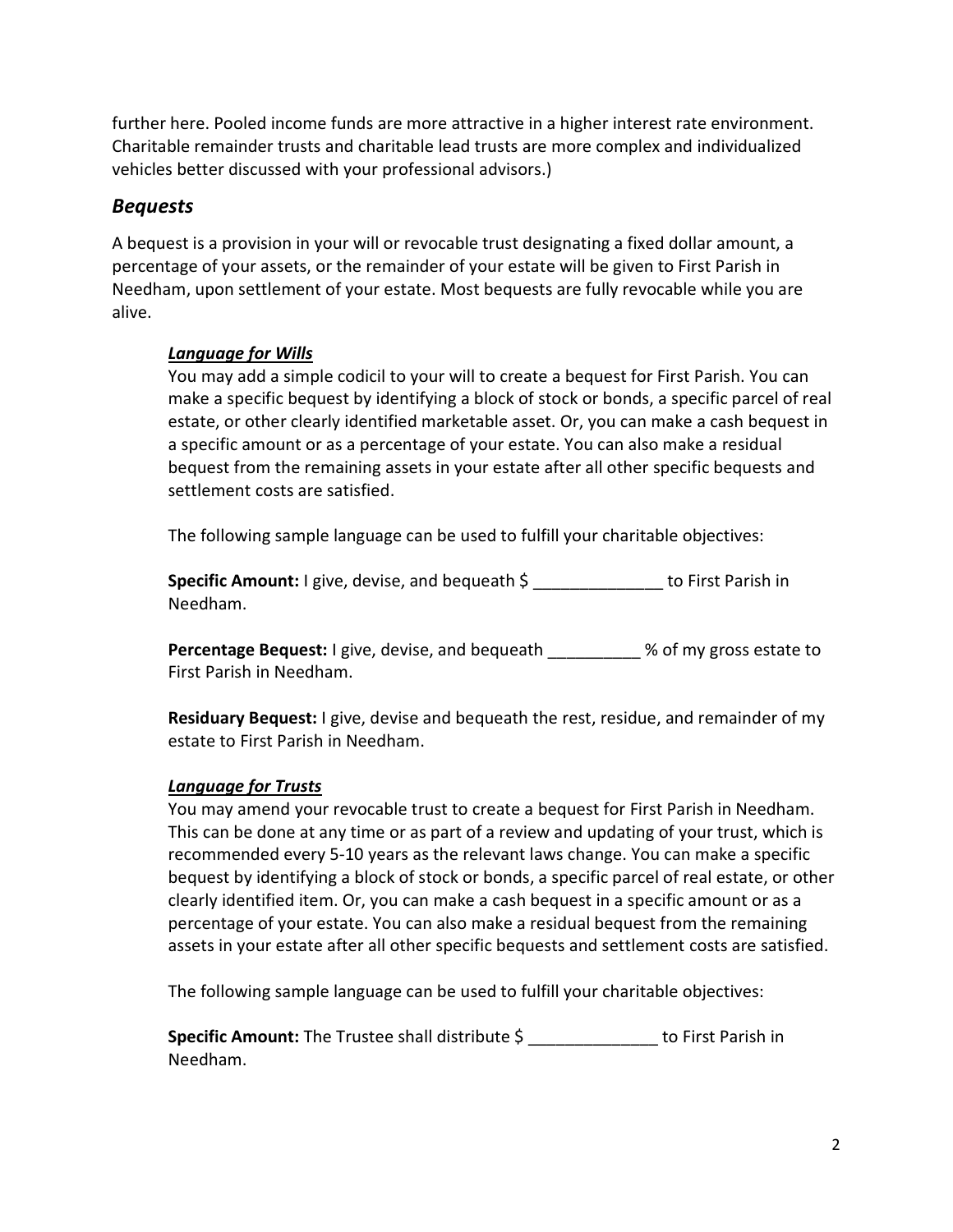Percentage Bequest: The Trustee shall distribute **the Seap of My gross estate to** First Parish in Needham.

Residuary Bequest: The Trustee shall distribute the rest, residue, and remainder of my estate to First Parish in Needham.

# Retirement Plan Beneficiary Designations

You can designate First Parish as a beneficiary of your IRA, 401(k), or 403(b) plan, for a specific amount or a percentage of total assets. Such gifts can save on income and estate taxes.

Leaving a portion of your retirement plan account to First Parish in Needham can help you get the most value from your estate and protect your heirs from taxes. These retirement assets are subject to income taxes when paid out to a taxable entity (i.e., most people, even your spouse or children), even when the estate is too small to owe estate taxes. These taxes can reduce the amount received by your heirs by up to 35 percent. In contrast, nonprofit organizations such as First Parish are eligible to receive the full amount at your death without facing any income tax liability. Income taxes can be avoided or reduced through a carefully planned charitable gift. Consult your advisor for more information. There are three common approaches:

Designate First Parish in Needham as a primary beneficiary for a percentage (1 to 100 percent) of your retirement plan account.

Designate a specific amount to be paid to First Parish in Needham before the remainder is directed to family or other individuals.

Make First Parish in Needham the contingent beneficiary to receive the balance only if a loved one, as primary beneficiary, doesn't survive you.

To implement your wishes, please contact your plan administrator, then complete and sign whatever forms are required. This can often be done on-line. You may wish to contact your attorney to be sure you are using the correct language.

# Life Insurance Beneficiary Designations

You can designate First Parish in Needham as a beneficiary of all or a portion of your life insurance benefits. A traditional life insurance policy (with an accumulated cash value) can be a valuable asset. If the original purpose for the protection no longer applies—such as to educate children now grown or to provide financial security for a spouse now deceased—a life insurance policy can be redirected to help support a worthwhile cause such as First Parish in Needham.

To implement your wishes, please contact your life insurance agent or company and obtain and complete the needed change of beneficiary form. You may wish to contact your attorney to be sure you are using the correct language.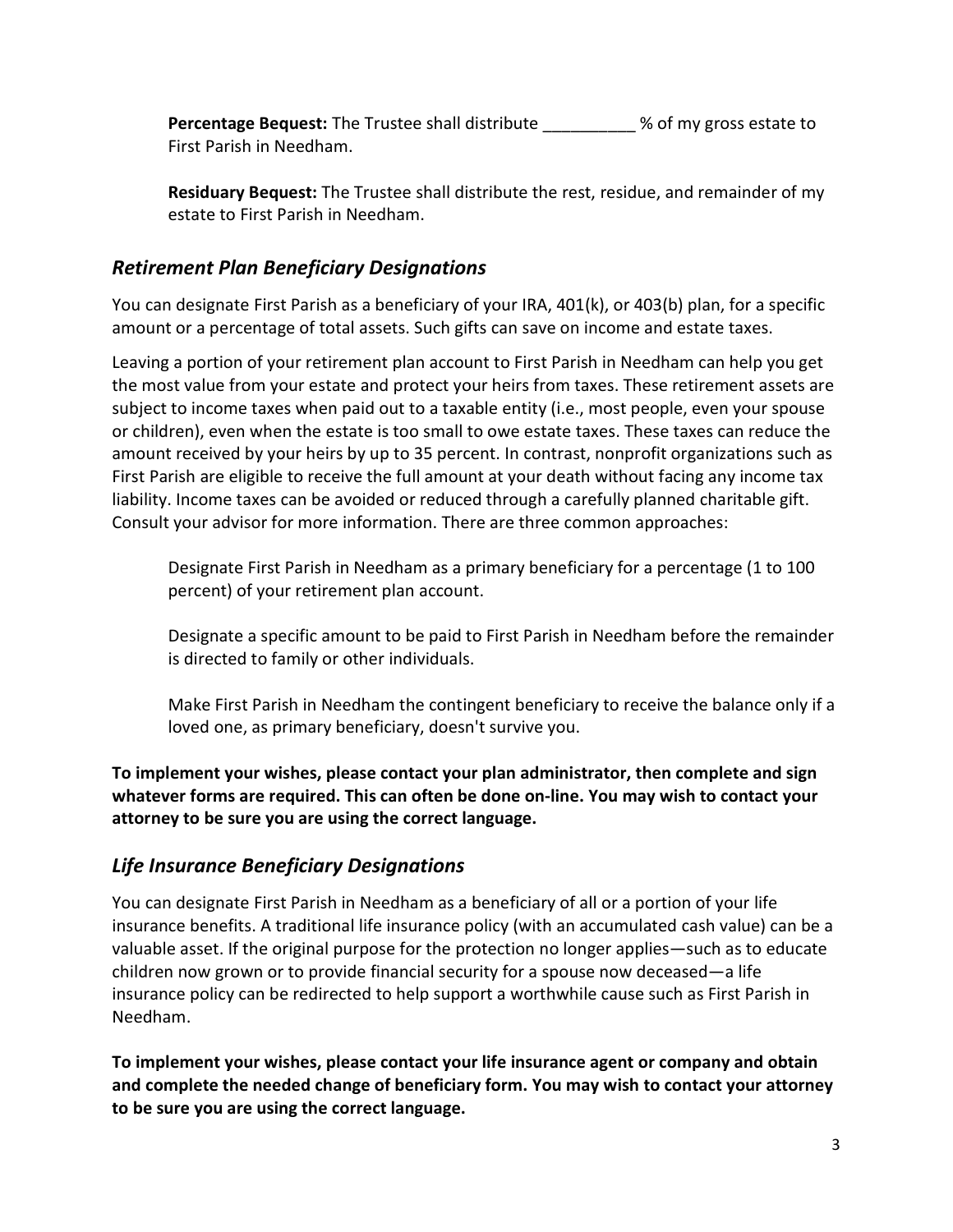# Charitable Gift Annuities

First Parish's Charitable Gift Annuity program is professionally managed and administered by the Office of Legacy Gifts at the Unitarian Universalist Association and State Street Global Advisors. The Church Administrator can connect you to the UUA to discuss establishing a charitable gift annuity.

A charitable gift annuity is a good arrangement for someone looking to augment their retirement income because it generates a fixed dollar income for the rest of your life. In exchange for your *irrevocable* gift of at least \$10,000 in cash or publicly traded securities, the UUA will pay you a lifetime income based on your age (minimum 65) at the time of your gift. At the end of your life, money remaining in the annuity (the ultimate gift) is distributed to First Parish (and/or the UUA) as you specify. The gift annuity can be for one or two people, so a spouse or other loved one can also receive payments for life.

A portion of the initial gift is income tax–deductible based on IRS rules about the expected value of the ultimate gift. Charitable gift annuity payments are partially income tax–free throughout your estimated life expectancy. If you use appreciated stock to make a gift, you can usually eliminate capital gains tax on a portion of the gift and spread the rest of the gain over your life expectancy. Consult your advisor for more information.

# Are there any restrictions on the types of gifts I can make?

Our policy is to place all Legacy gifts in the First Parish Endowment fund. It is preferred that legacy gifts to First Parish be made without designation or restriction as to the use of the funds. First Parish will not accept gifts that are too restrictive. Gifts that are too restrictive include those that violate the terms of our charter, gifts that are too difficult to administer, or gifts that are for purposes outside the mission of First Parish. The types of gifts that are acceptable include cash or checks, marketable securities, tangible personal property, and marketable real estate. Please consult the First Parish Gift Acceptance Policy for more information.

# How much should I consider giving?

With the exception of charitable gift annuities (which have a minimum of \$10,000), there is no minimum amount for a legacy gift to First Parish, but it may be the largest charitable gift you make! There are many ways to think about an amount, but one common approach is to choose a sum that would--by adding a certain amount to the Endowment--in effect replace your current annual pledge in perpetuity. For example, assuming the Endowment will provide 4 percent of your legacy gift to First Parish each year, then a \$50,000 gift would provide \$2,000 each year to First Parish.